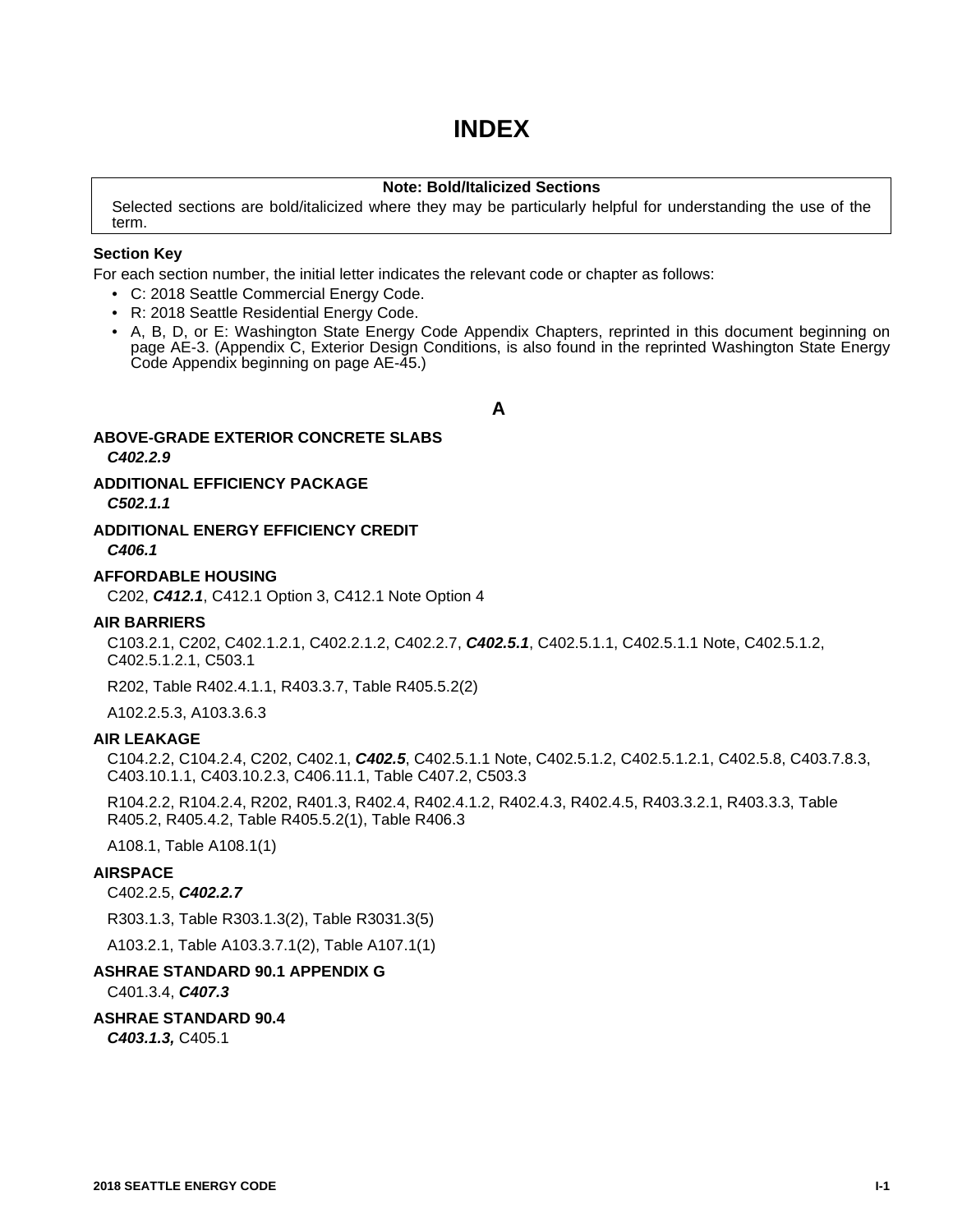# **BUILDING ENVELOPE**

C103.6.1, C202, C401.3.3, C402.1, C402.1 Note, C402.1.1.2, C402.1.1.3, C402.1.5, Table C402.4, C402.4.1, C402.5.1, C402.5.1.2, C402.5.5, C403.4.1, C403.10.1.1, C403.10.1.2, Table C403.10.1.2, C406.11.1, C407.2, C407.3.1, C501.4.1, C503.1, C503.3, C503.8.3, C505.1

R202, R401.3, Table R402.4.1.1, Table R405.5.2(1), Table R406.3, R502.1.1.1, R503.1.1

Table A103.3.7.2

# **BUILDING PERFORMANCE FACTORS (BPF)**

C401.3.1.1, C401.3.3, C401.3.4, C401.3.6, C407.3, *Table C407.3(2)*, C412.1, C503.8.3

# **C**

# **CARBON**

*C101.3*, C202, C401.3.1.2, C401.3.4, C402.2.9, Table C403.3.2(8), C403.6.10, C403.7.5, Table C403.8.1(2), C403.12, C407.3, Table C407.3(1), C503.2, C503.3.2, C503.3.3, C505.1

R405.3, Table R405.3, R406.2

D201, Table C407.1

#### **CARBON EMISSION FACTOR**

C202, C407.3, *Table C407.3(1)*

Table R405.3

D201, Table C407.1

#### **CENTRAL SERVICE WATER HEATING SYSTEM**

*C404.2.3*, C404.2.3 Note, C404.9

#### **CHANGE IN SPACE CONDITIONING**

*C503.2*, C503.3

R503.2

#### **CHANGE OF OCCUPANCY**

C202, C406.1, C501.1, C503.3, *C505*, C505.1

R406.1, R501.1, R505, R505.1

# **COMBUSTION DECORATIVE VENTED APPLIANCE**

*C403.4.7.1*

# **COMMERCIAL FOOD SERVICE**

*C403.15*, Table C407.2

#### **COMMISSIONING COMPLIANCE CHECKLIST**

C408.1.4.1, *Figure C408.1.4.1*, Figure C408.1.4.1 Note

#### **COMPONENT PERFORMANCE**

C103.6.3, C402.1, C402.1.1.2, C402.1.3, Table C402.1.4, *C402.1.5*, C402.2.1.2, C402.2.9, C402.4, C402.4.1.1, C410.1, C410.2, C502.2.1, C502.2.2, C503.2, C503.3.2, C503.3.3, C503.8.3, C505.1

A108.1

#### **COMPRESSED AIR**

*C403.14*

#### **CONTINUOUS INSULATION**

C202, C303.1.5.2, C303.2.2, C402.1.3, Table C402.1.3, *Table C402.1.3(i)*, Table C402.1.4, C402.2.1, C402.2.5, C402.2.10

R202, Table R402.1.1, R402.1.2, R402.2.7, Table R402.4.1.1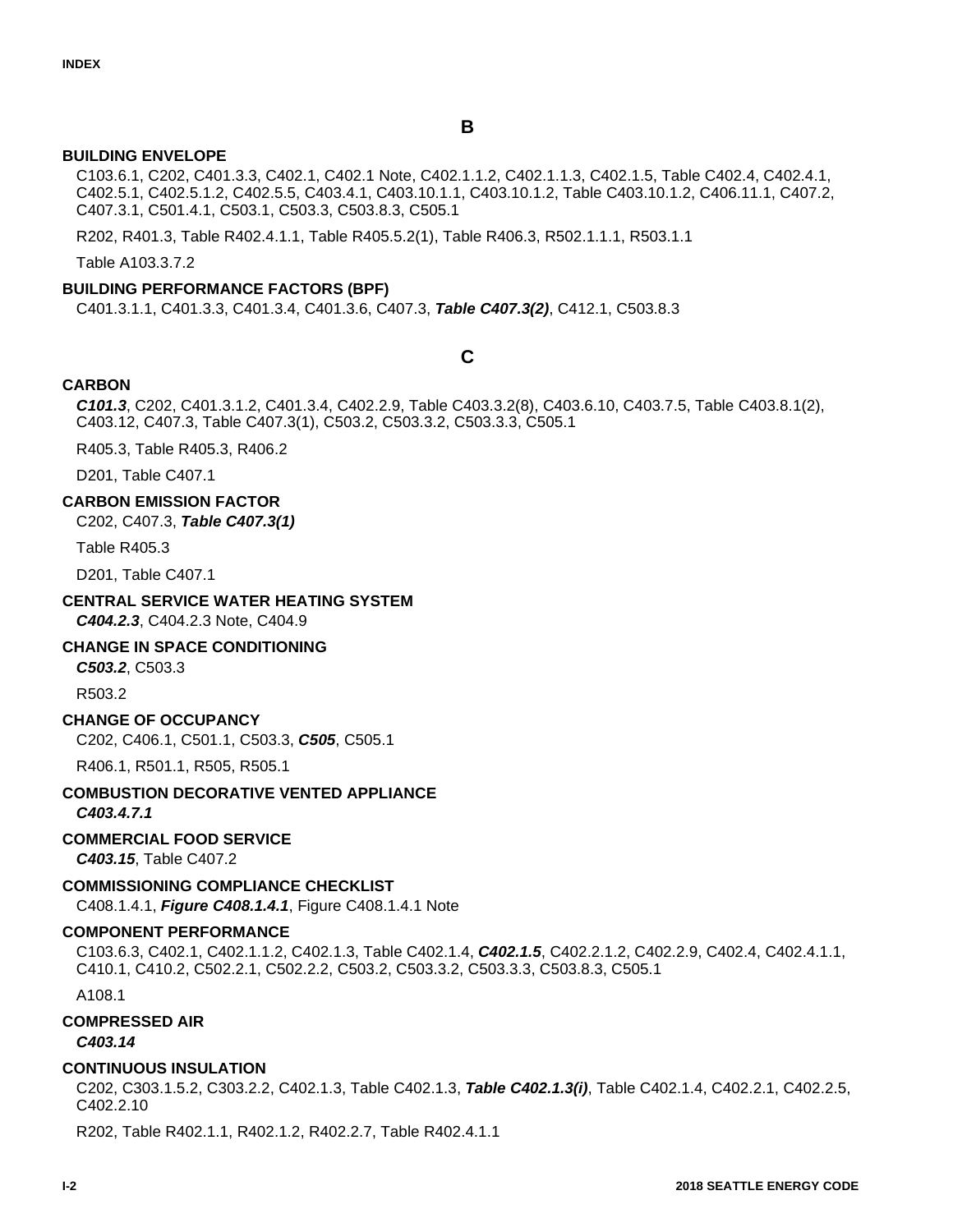A102.2.5, Table A102.2.5, A102.2.5.3, A102.2.6, A103.3.6.3, Table A103.3.6.1(1), Table A103.3.6.3, Table A103.3.7.1(2)

#### **CONTROLLED RECEPTACLES**

C405.1, *C405.10*, C405.10 Note, C405.12, Table C407.2, C408.1.2.2, Figure C408.1.4.1, C408.4, C408.4.1, C503.6, C503.6.6

**D**

#### **DATA CENTER**

C202, C401.3.2, C401.3.7, C403.1, C403.1.1, *C403.1.3*, Table C403.3.2(9), C403.6.10, C405.1, Table C405.4.2(2), Table C407.2

#### **DAYLIGHT ZONES**

C103.2.1, C202, C402.4.1.1.1, C402.4.2, C402.4.2.1, *C402.4.2.3*, C405.2, C405.2.3.1, , C405.2.4, C405.2.4.1, C405.2.4.1.1, C405.2.4.2, C406.4.1

#### **DDC CONTROL**

*C403.4.11.2*, C403.6.10

#### **DEDICATED OUTDOOR AIR SYSTEM (DOAS)**

C202, *C403.3.5*, C403.3.5.1, C403.4.1, C403.5, C403.8.1, C403.9.2.4, Table C406.1, *C406.6*, C406.7

Table D601.11.1

# **DEMAND CONTROL VENTILATION**

C202, C403.3.5.1, C403.6.10, *C403.7.1*, C403.12, C503.4

# **DWELLING AND SLEEPING UNIT LIGHTING EFFICACY**

*C405.1.1*

## **DWELLING AND SLEEPING UNITS**

*C403.1.4*, C403.3.6, C405.1.1

#### **DWELLING UNIT**

C104.2.5, C202, C402.5.7, C403.1.1, C403.1.4, C403.4.2, *C403.4.9*, C404.9, C405.1, C405.1.1, C405.2.5, C405.2.6, Table C405.4.2(1), Table C405.4.2(2), C405.5.2, C405.7, C405.7.1, Table C406.1, C406.3, C406.3.3, Table C407.2, C409.1, C409.1.3, C409.3, C505.1

R104.2.4, R202, R401.2, R402.3.3, R402.4.1.2, R403.1.1, R403.8, Table R405.2, Table R405.5.2(1), R406.3, Table R406.3, R501.1.2, R505.1

D101, D601.2.1, D601.7

# **DYNAMIC GLAZING**

C202, *C402.4.3.3*

**E**

#### **ECONOMIZER**

C103.2.1, C104.2.4, C202, C403.2.2.1, C403.2.2.2, Table C403.3.2(9), C403.3.2.5, C403.4.1, C403.5, Table C403.5(11), Table C403.5(3), C403.5.1, C403.5.2, C403.5.3, C403.5.3.1, C403.5.3.2, C403.5.3.3, Table C403.5.3.3, C403.5.3.4, C403.5.3.5, C403.5.4, C403.5.4.1, C403.5.4.2, C403.5.5, C403.6.1, C403.6.10, C403.7.1, C403.7.6, C403.7.7.2, C403.7.7.3, C403.7.8.2, C403.7.8.4, C403.8.5.1, C403.9.2.4.3, C403.12, Table C407.2, C410.3.2, C503.4.2, C503.4.3, *Table C503.4*, C503.4.4

Table D601.11.2, Table D602.11

**ELECTRONIC THERMOSTATIC MIXING VALVE (TMV)** *C404.7.1.3*

**ENERGY RECOVERY VENTILATION SYSTEM** C202, *C403.7.6*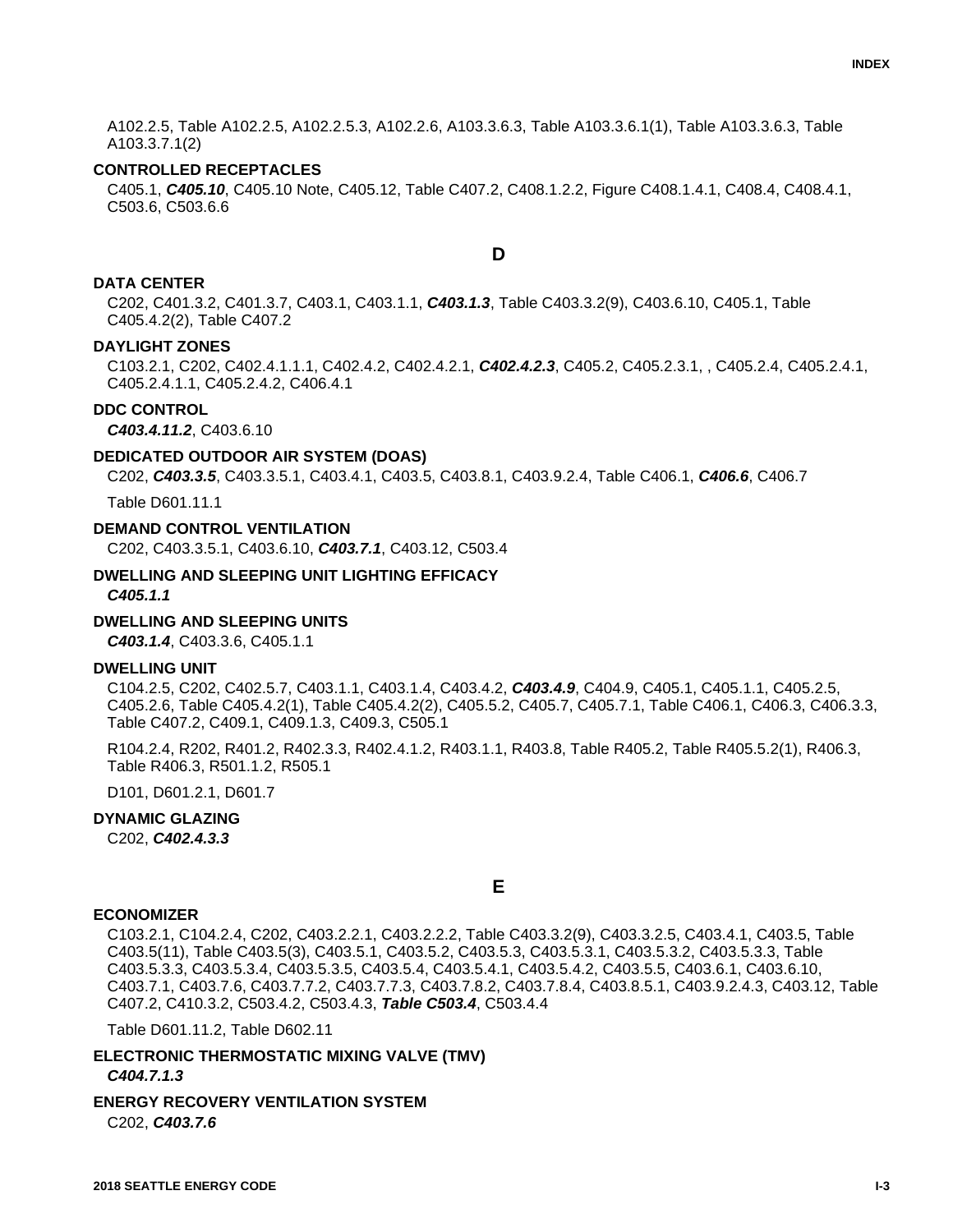**ENERGY RECOVERY VENTILATION WITH DOAS** *C403.3.5.1*

**F**

### **FAN ENERGY INDEX (FEI)** *C403.8.3*

# **FAULT DETECTION AND DIAGNOSTICS**

*C403.5.5*, C403.6.10, C403.12, Table C407.2

# **FIRE PIT**

*C403.4.7.1*

# **FOSSIL FUEL COMBUSTION**

401.3.3, *403.1.4*, 404.2.3, C406.2.1, C406.6, C4.6.7, C406.8

# **FULL CUTOFF LUMINAIRES**

*C405.5.5*

**G**

# **GAS APPLIANCE**

*C405.7.1*

#### **GERMICIDAL LIGHTING** *C405.4.1*

# **GREENHOUSES**

C202, C402.1.1, *C402.1.1.3*, *C405.4.1*

#### R402.1

# **GUESTROOM**

C403.4.8, *C403.7.4*, C403.7.4.1, C403.7.4.2, Table C407.2

# **H**

# **HEAT PUMP**

C202, C402.1.1.3, C402.1.2, C403.1.1, C403.1.4, C403.3.2, C403.3.2 Note, C403.3.2.1, Table C403.3.2(1)C, Table C403.3.2(2), Table C403.3.2(3), Table C403.3.2(11), Table C403.3.2(12), *Table C403.3.2(13)*, C403.3.2.4, C403.4.1.1, C403.4.3.3, C403.4.3.3.1, C403.4.3.3.2, C403.4.3.3.3, C403.4.4, C403.4.9, C403.4.10, C403.5, C403.6.10, C403.9.1, C403.9.2.4.1, C403.9.2.4.4, C403.12, Table C404.2, C404.2.1, C404.2.2, C404.2.3, C404.2.3.1, C404.2.3.1 Note, C404.2.3.3, C404.11.1, C406.8.2, C406.9, Table C503.4, C503.4.6 Note, C506.2.2

R202, R403.1.1, R403.1.2, R403.7.1, R403.10.3, Table R405.2, Table R405.5.2(1), Table R406.2, Table R406.3

D501, Table D601.11.1, Table D601.11.2, Table D602.11

# **HEAT PUMP SUPPLEMENTARY HEAT**

*C403.4.1.1*

R40312

# **HEAT RECOVERY CHILLER**

C403.1.1, C403.3.2, C403.3.2 Note, Table C403.3.2(13), C403.5, C403.6.10, C403.9.2.4.1, C403.9.2.4.4, C403.12, C406.8.2, C403.1.1, C403.3.2, C403.3.2 Note, *Table C403.3.2(13)*

# **HEATED WATER SUPPLY PIPING**

C202, *C404.3*, R202

# **HIGH EFFICIENCY VARIABLE AIR VOLUME (VAV) SYSTEMS**

C403.3.5, *C403.6.10*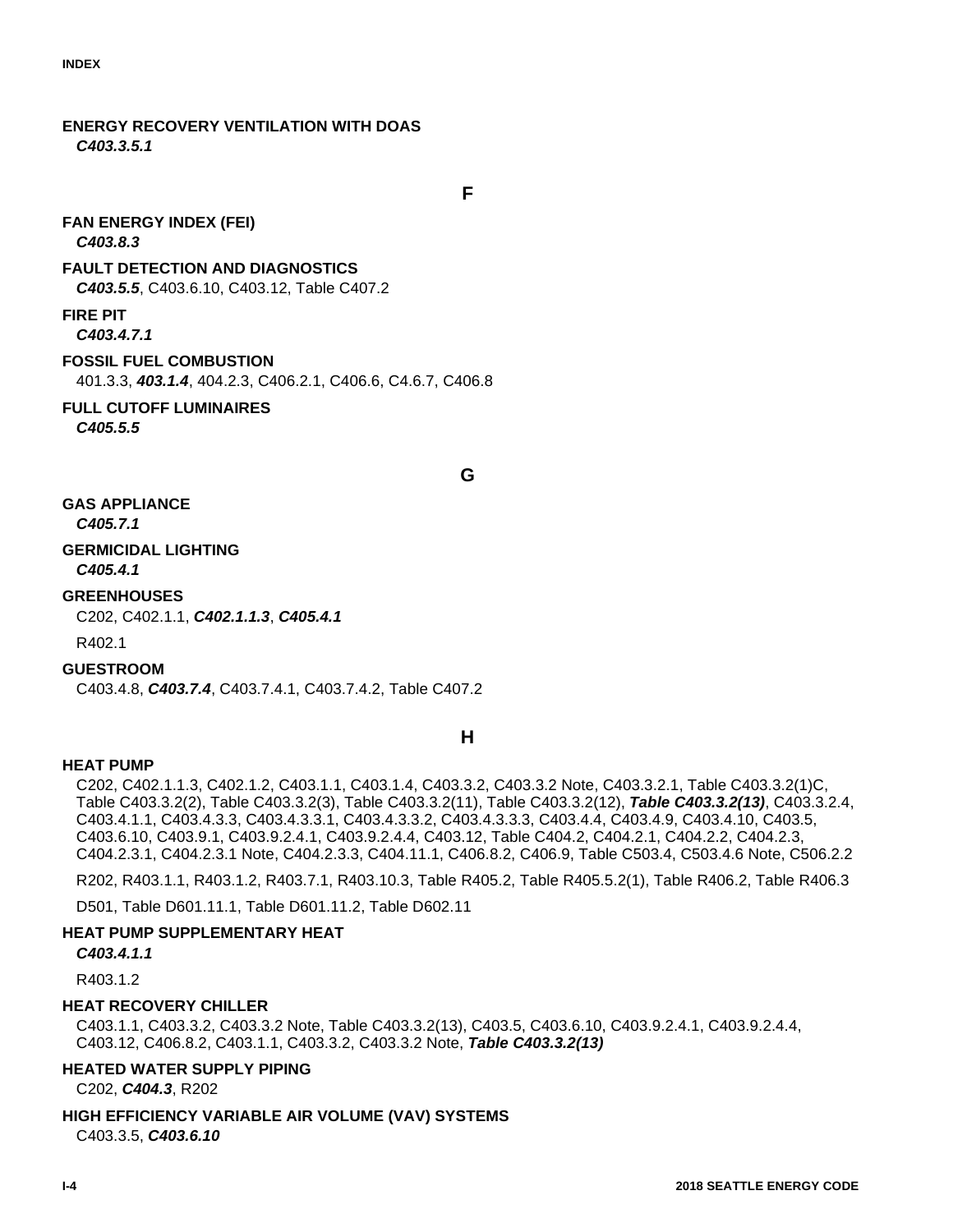**HIGH INPUT-RATED SERVICE WATER HEATING SYSTEMS** *C404.2.1*, *C404.2.2* **HOISTWAYS**

*C402.1.2.1*, C403.7.8.1, C403.7.8.4

Table A103.3.7.2

# **HVAC TOTAL SYSTEM PERFORMANCE RATIO (TSPR)** C202, *C403.1.1*, C406.2

D101, D201, D501

**HYDRONIC SYSTEM FLOW RATE** *C403.3.7*, Table C407.2

**I**

**INDOOR PLANT GROWTH SPACES** *C405.4.1* **INSULATION OF PIPING** *C404.6* **ISOLATION VALVE** *C403.4.3.3.3*

**L**

#### **LANDMARKS**

C202, *C501.6*, C503.8

R101.6, R503 Note

# **LOADING DOCK WEATHERSEALS**

*C402.5.6*

# **LOADING DOCK**

C402.5.6, C403.4.1.6, C403.7.5, *C403.7.5.1*, Table C405.4.2(2)

### **LOW ENERGY BUILDING**

C402.1.1, *C402.1.1.1*

R407.3, R407.3.1

**M**

# **MANDATORY COMPLIANCE MEASURES**

*Table C407.2*, Table R405.2

# **MASS TRANSFER DECK SLAB EDGE**

*Table C402.1.3, Table C402.1.4*, C402.2.9

# **METERING**

C202, C401.3.8, C404.9, C405.7, Table C407.2, C408.1, C408.1.2.2, C408.1.3, Figure C408.1.4.1, C408.6, C408.6.1, *C409*, C409.1, C409.1.1, C409.1.2 Note, C409.1.3, C409.2, C409.2.1, C409.3, C409.3.2, C409.3.5, C409.3.6, C409.3.7, C409.4.1, C409.4.4, C409.4.4 Note, C411.8, *C506*, C506.1, C506.2, C506.2.1, C506.2.2, C506.3, C506.4

#### **MOTOR VEHICLE REPAIR GARAGE** *C403.7.5*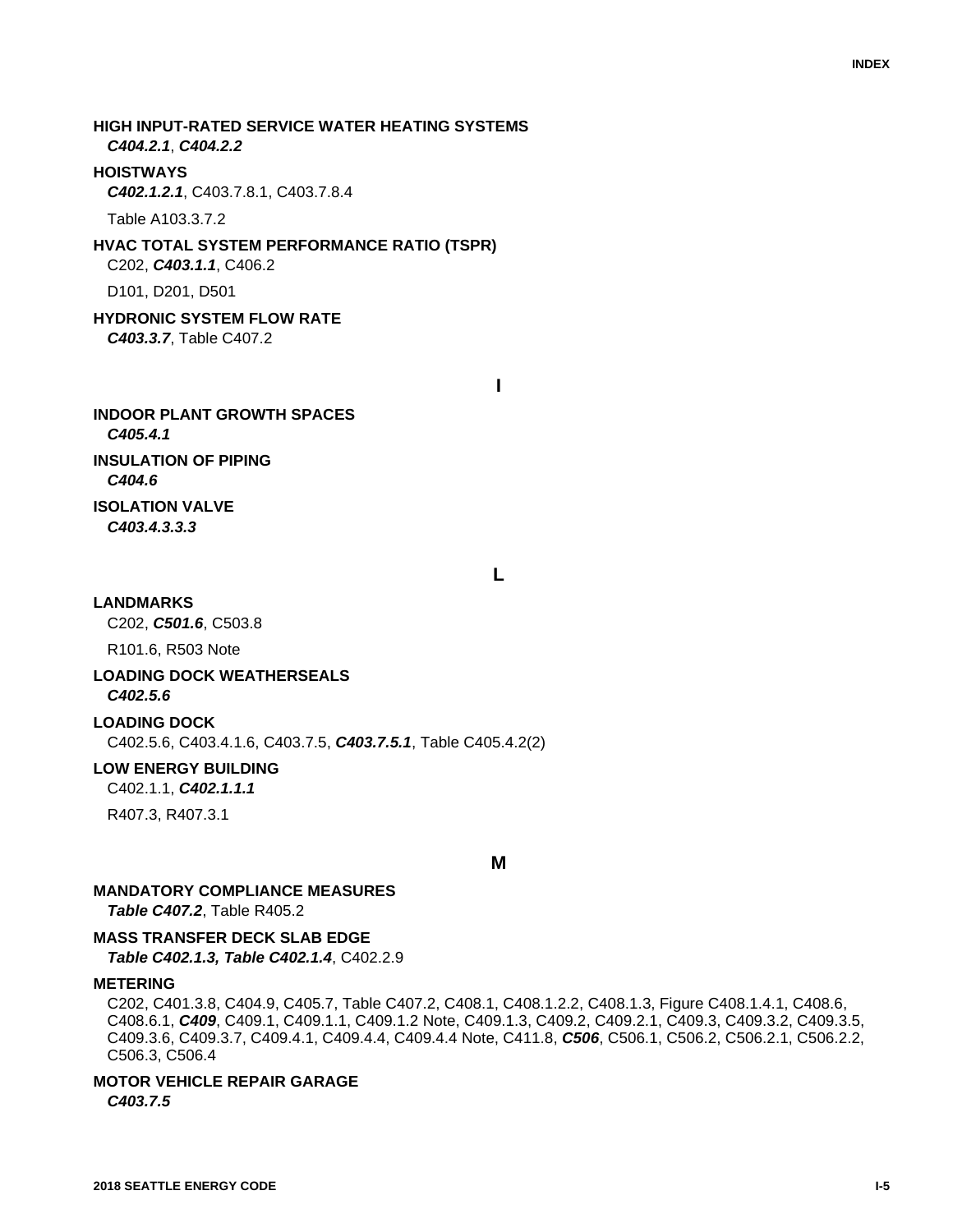# **P**

# **PARKING GARAGE**

C202, C402.5.7, C402.5.7 Note, C403.2.3, C403.7.5, *C403.7.5.2*, Table C403.10.1.2, C405.2.1.1, C405.2.1.4, C405.2.3, C405.2.4.2, Table C405.4.2(1), C405.5.3, C503.6.1

Table A103.3.7.2, A105.2.4, Table B102, Table B103(6)

# **PHOTOSYNTHETIC PHOTON EFFICACY (PPE)** *C405.4.1*

## **PIPE INSULATION**

C103.2.1, Table C403.10.3, C404.6, *C404.7.3.1*

R103.2.1, R403.5.3, Table R406.3

## **PRESSURE INDEPENDENT CONTROL VALVES**

*C403.4.12*, Table C407.2

**R**

# **REFRIGERANT PIPING**

C202, C403.10.3, *C403.10.4*

R202

## **RENEWABLE ENERGY**

C202, C404.2.1, C404.2.2, C405.1, *C406.1.1.1*, Table C406.1, *C406.5*, C406.8.2, C407.3, Table C407.2, Table C407.3(1), C409.1, C409.2.4, *C412*, C412.1, C412.1 Note, C403.10.3

Table R405.3, Table R406.3

Table C407.1, D601.10, D602.10, E101.1

# **ROOMS CONTAINING FUEL-BURNING APPLIANCES**

*C402.5.3*

## **S**

#### **SEMI-HEATED BUILDINGS**

C402.1.1, C402.1.1.1, *C402.1.1.2*

# **SINGLE-ZONE VARIABLE AIR VOLUME (VAV) SYSTEMS**

C403.12

#### **SLEEPING UNIT**

C101.2, C202, C402.5.7, C403.1.4, C403.3.6, *C403.4.10*, C403.7.6, C404.2.3, C404.9, C405.1, C405.1.1, C405.2.5, Table C405.4.2(1), Table C405.4.2(2), C405.7, C406.3, C406.3.3, Table C407.2, C409.1, C409.3, C503.4.6 Note

R101.2, R401.2

#### **SOLAR READINESS**

C405.1, Table C407.2, *C411*

#### **SOLAR ZONE**

C202, *C411.1*, C411.2, C411.3, C411.4, C411.5, C411.6, C411.7, C411.8

#### **SPANDREL**

C202, *C303.1.5*, C303.1.5.2, Table C303.1.5, C402.4.1

R202

A103.3.6.3